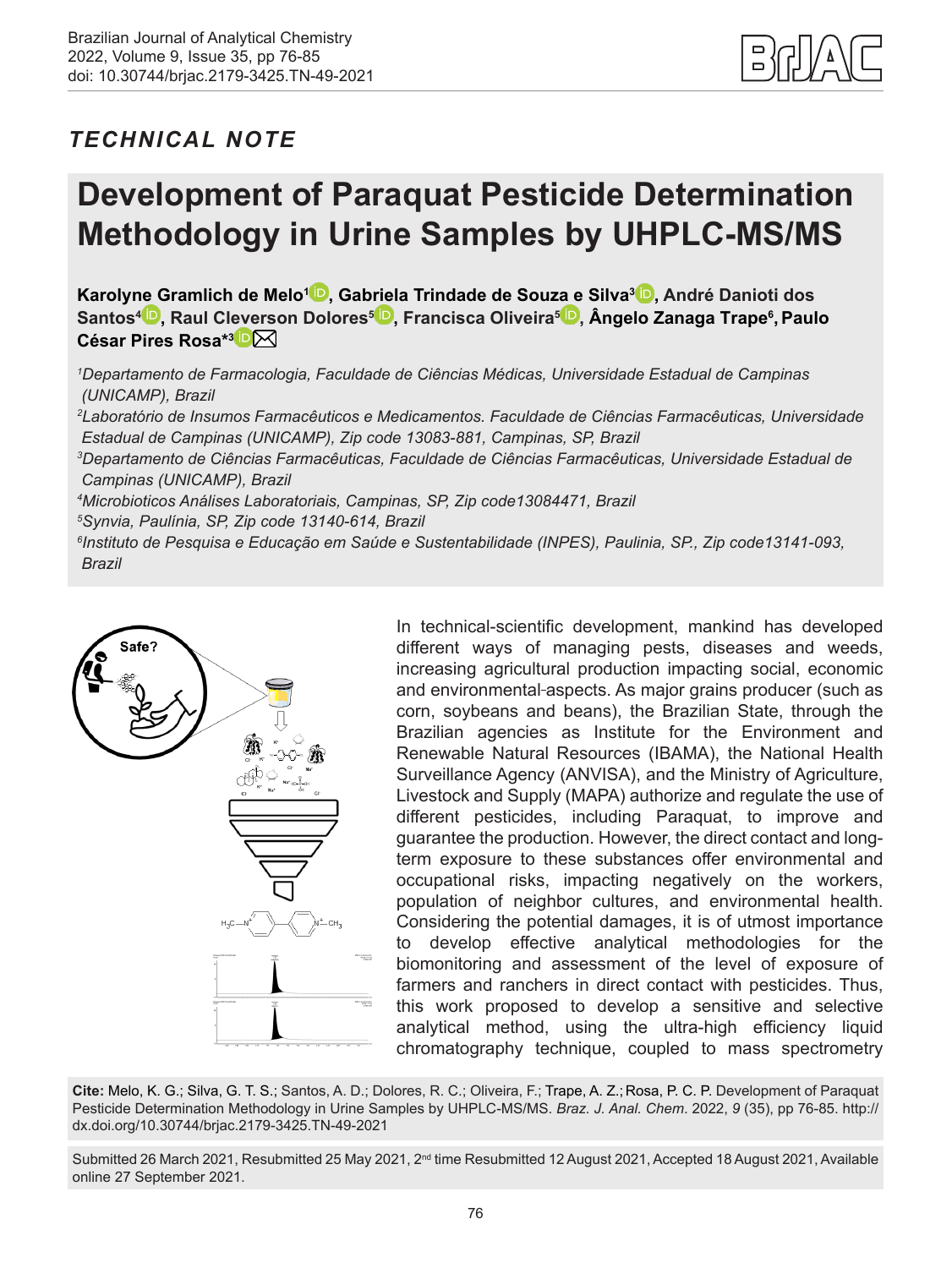seeking a fast and simple sample preparation for the Paraquat quantification in urine samples. To achieve this, two sample preparations were compared in terms of speed and practicality. The first method (A) used C18 silica as adsorbent to remove the non-polar interferences. The second preparation (B) consisted in direct sample dilution in acetonitrile. Both methodologies used centrifugation under refrigeration to precipitate suspended artifacts. The linearity of the Paraquat detection by the analytical methodology, developed in a HILIC column, was evaluated between 10 to 70 µg L<sup>-1</sup> (r<sup>2</sup>=0.9911; y=19427x+479868), enabling the matrix evaluation after applying the best sample preparation. The method developed was simple, fast, which makes it useful and efficient for toxicology laboratories routine to monitor the exposure levels of farmers dealing with Paraquat daily.

**Keywords:** Paraquat, farmers, biomonitoring, urine, UPLC-MS/MS.

#### **INTRODUCTION**

It is known that the use of pesticides of different chemical classes, such as herbicides, insecticides and fungicides, aims to increase in productivity and to deal with the life forms that directly affect agricultural production [1,2].

Brazil is recognized by the large-scale agricultural production also in the use of pesticides, and this using is increasing year by year. If the large-scale use of pesticides favors the development of agriculture, on the other hand, its indiscriminate or irregular use, can lead to problems: in the environment, soil, water, food, human and animal health. In addition, rural workers who have direct and chronic contact with the paraquat pesticide, may suffer serious damage to health, this kind of substance can influence the human body functioning, since this substance has a wide distribution in the tissues [3–5].

The Paraquat (PQ) is an herbicide, widely used in crops as a desiccator in soybean plantations, and the poisoning is a very serious situation that unfortunately almost all physicians in the countryside have already encountered. The poor prognosis, with mortality of almost 100% for ingestion above 40/45 mg kg<sup>-1</sup>, is associated with the lack of reliable therapeutic protocols [6].

Paraquat, 1,1'-dimethyl-4,4'-dipyridyl cation (Figure 1), has low, but rapid gastrointestinal absorption (5-10%), plasma peak concentrations appear in less than 2 h after ingestion. It is transported to all major organs, especially to the lung, where it is reduced to form highly reactive free radicals, and is slowly excreted unchanged in urine and faeces [6–8].



**Figure 1.** Structural formula of paraquat ion pesticide.

Studies indicate that chronic exposure to the PQ promotes an imbalance in the antioxidant system and behavioral changes. This exposure is also considered a risk factor to neurodegenerative diseases development, such as Parkinson's disease. Up until now, it was observed that PQ acts on dopaminergic neurons inducing the state of oxidative stress through its redox cycle on an adenine nicotinamide dinucleotide (NADPH) and also on mitochondria, inducing mitochondrial dysfunction and death of neurons [6,9–11].

Determining the level of PQ in the urine is a useful way to measure the degree of absorption for evaluating the exposure. It is suspected that direct and daily contact with this pesticide may compromise the farmer's health by affecting the kidneys, lungs and liver (due to the reactive oxygen species). Given the severity of the chronic exposure consequences, biomonitoring is necessary to evaluate the exposure levels of rural workers, who have greater chances of poisoning by these agents due to chronic and/or acute risk [12,13].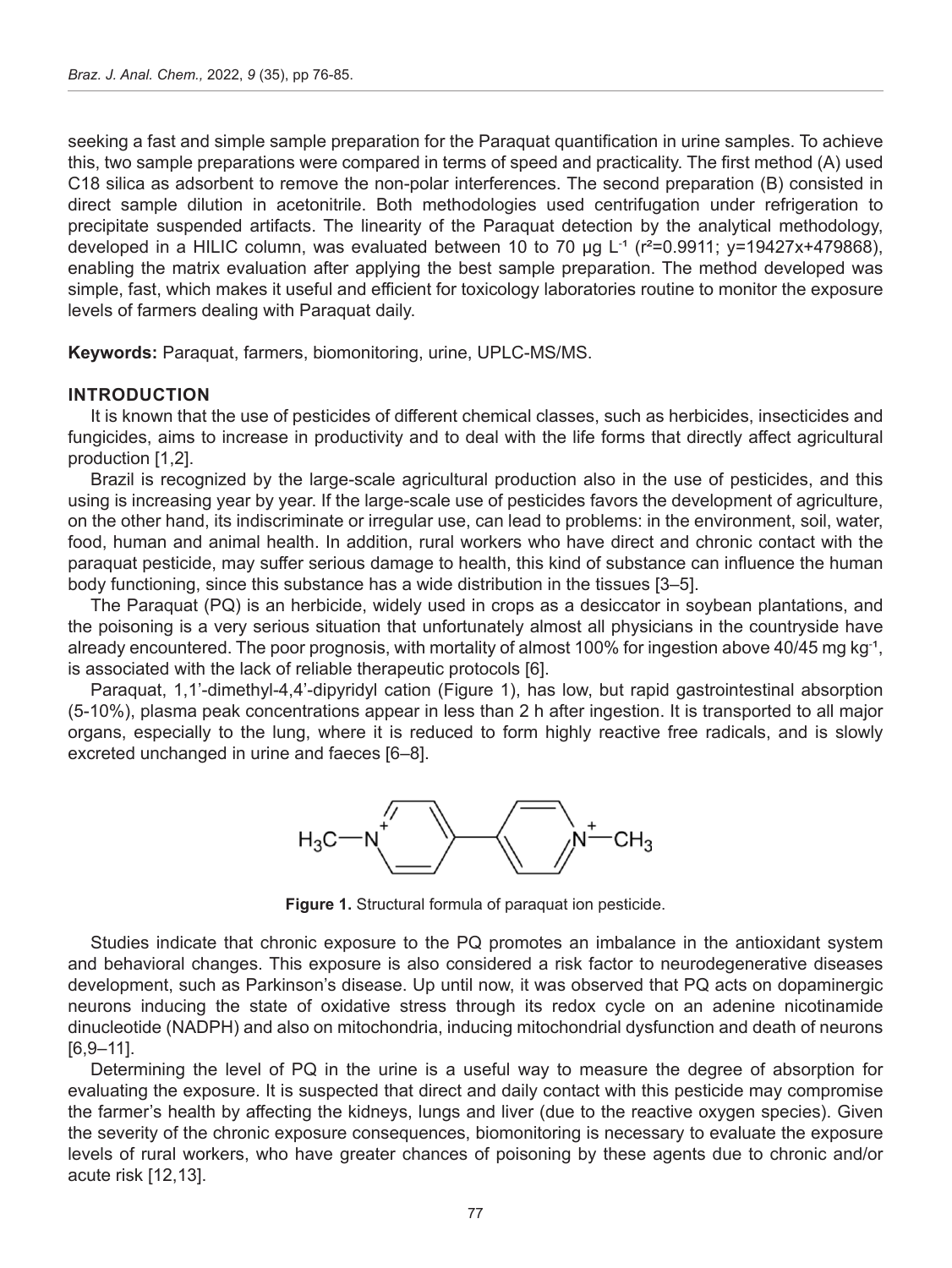This exposure follow-up can be made by evaluating levels of PQ in urine, and different analytical methodologies are used: radioimmunoassay, colorimetric methods, gas chromatography coupled with mass spectrometry detection (CG-MS), capillary electrophoresis coupled with mass spectrometry detection (CE-MS), and high efficiency liquid chromatography coupled with mass spectrometry (HPLC-MS) [7,12–14].

For the urine preparation to chromatographic analysis, different strategies can be adopted: the use of acid or base, followed or not by centrifugation, use of an ion exchange or C18 cartridge, direct dilution, and other methodologies that make possible the matrix effect dealing. As Paraquat is insoluble in organic solvents, and hydrophilic, the most common extraction method is SPE with weak cation exchange SPE cartridges. In these methodologies ion-pairing reagents are used, such as heptafluorobutyric acids (HFBA) and trifluoroacetic acids (TFA), used to promote the separation, which can retain analyte on LC columns used in some HPLC–MS methods. But the presence of these ions can suppress the PQ signal decreasing the MS detection [15–19].

These limitations associated with high costs or many steps always reinforce the need for methods of sample preparation for investigation. Thus, to enrich the sample preparation alternatives and to help in the diagnosis of rural workers exposed to Paraquat, this paper proposed to develop a sensitive and rapid methodology for the PQ quantification in human urine samples by ultra-high efficiency liquid chromatography technique coupled with mass spectrometry (UHPLC-MS/MS), with fast and simple sample preparation.

# **MATERIALS AND METHODS**

#### *Materials*

In this project development the ultra-performance liquid chromatography (UPLC) equipment used was in the following configuration: automatic sampler, coupled to a triple quadrupole detector (MS/MS) (Waters® Acquity Class I). The data were analyzed and processed using Mass Lynx software version 4.2. Chromatographic columns tested: ACQUITY UPLC BEH C18 12.1 x 30 mm, 1.7 µm; Agilent Poroshell UPLC BEH C8 12.1 x 30 mm, 1.7 µm; the Acquity type UPLC BEH HILIC 2.1 x 50 mm, 1.7 µm.

For the sample preparation a centrifuge (NT 805, Nova Técnica, Brazil), sample concentrator (LV Concentration TurboVap® Workstation, Biotage), water purification system (EPOD IQ 7003 - Merck Millipore®) were used. Sample solutions and 99.9% HPLC acetonitrile mobile phase (Sigma Aldrich®); Ammonium acetate (Merck®), Formic Acid (Merck®), Paraquat standard 99.9% (Sigma Aldrich®), Modified C18 silica adsorbent (Merck®).

#### *Standard solution*

The standard paraquat mother solution, as well as other dilutions for the linearity test was performed in methanol, with ultrasound bath homogenization.

#### *Urine sample preparation*

The urine standard sample was prepared with a known paraquat concentration. To avoid analytical signal suppression and loss of sensitivity of detection of the analyte, two methods of sample preparation were evaluated A and B, Figure 2.

The A method consisted of adding 100 μL of sample and 500 μL of methanol, followed by the addition of a modified C18 silica spatula tip. The system was shaken for 1 minute in a vortex mixer, and centrifuged at 9000 rpm for 10 minutes under refrigeration, then the supernatant was transferred to the injection vial.

The B preparation consisted of diluting 100 μL of urine in 900 μL of methanol. The flask was homogenized for 1 minute in a vortex mixer and centrifuged at 9000 rpm for 10 minutes under refrigeration, then the supernatant was analyzed.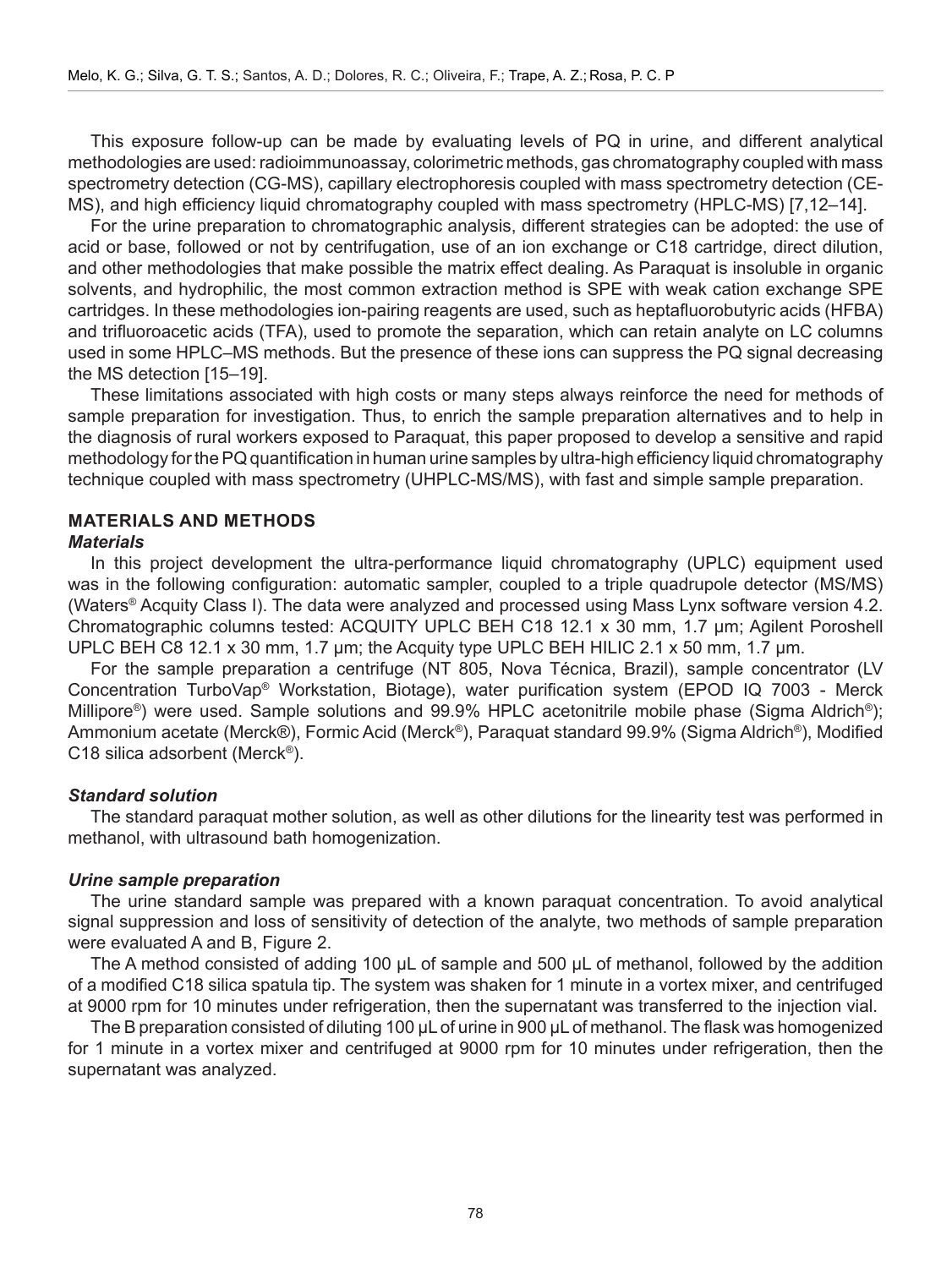

**Figure 2.** Sample preparation strategies: A with C18 adsorbent addition, and B only the sample and solvent.

#### *Chromatographic parameters evaluated by UPLC-MS / MS*

To develop the chromatographic system, the following parameters were evaluated: signal intensity, peak symmetry, retention time, peak resolution, and sensitivity. In this study C-8, C-18, and HILIC stationary phases were tested. In the mobile phase selection, as organic phase methanol and acetonitrile were tested; and as aqueous phase, buffer solutions containing formic acid, acetic acid and the ammonium acetate, ammonium phosphate and ammonium formate salts were tested. After comparing the developed methods, the one that best favored the sensitivity (improving the Paraquat ionization), symmetry and the analyte detection was chosen.

#### *Method evaluation*

The analytical methodology evaluation was based on some criteria of the Brazilian National Health Surveillance Agency (ANVISA by Resolution No. 27, of May 17, 2012, for bioanalytical methods validation, and National Institute of Metrology, Standardization and Instrumental Quality (INMETRO). The evaluated parameters were selectivity, linearity and matrix effect.

#### *Specificity / Selectivity*

Selectivity is the property of a procedure of providing measured values for one or more substances, so that the values of each measure are independent of each other. For this, each solution was injected independently, with visual assessment.

#### *Linearity*

Linearity is the ability of an analytical method to produce results that are directly proportional to the concentration of the analyte, in a given concentration range. The linearity was evaluated in tree replicates at concentrations of 10, 20, 30, 40, 50, 60, and 70 µg L<sup>-1</sup>. One of the mathematical models used to assess linearity is to describe this dependency and the adjustment of this equation by the method of ordinary least squares. The equation of the line that relates the regression parameters a and b is given by:

$$
y = ax + b
$$

where y = Peak area;  $x =$  Concentration;  $a =$  Slope of the calibration curve (sensitivity) and b = Intersection with the y axis, when  $x = 0$ .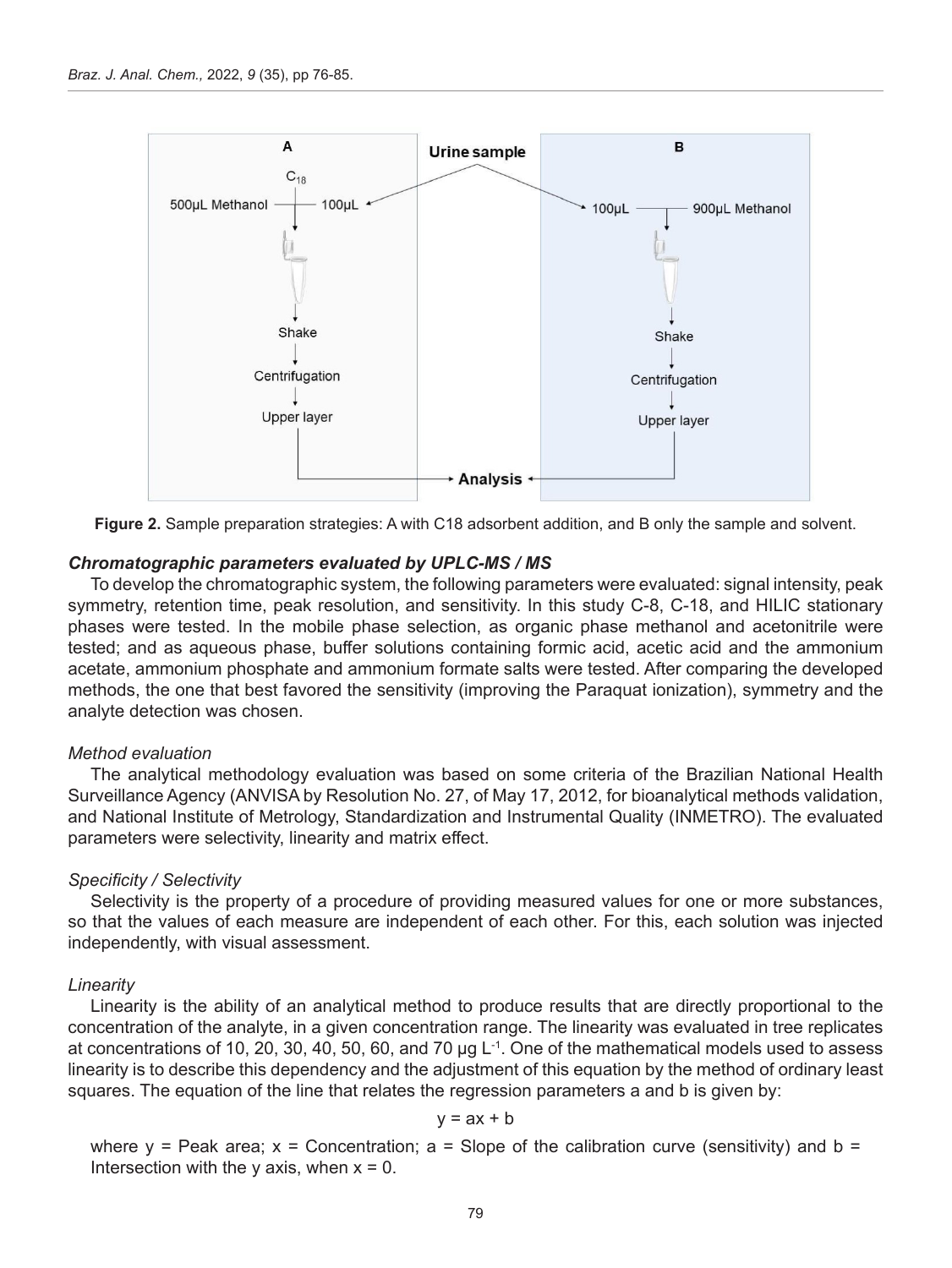The determination coefficient (r<sup>2</sup>) is often used to indicate how adequate the straight line can be considered as the model obtained. The working range of a method is the interval between the lower and upper levels of analyte concentration where it was possible to be demonstrated the required precision, accuracy and linearity, under the conditions specified in rehearsal [20,21].

#### *Matrix Effect*

The matrix effect is a selectivity study that aims to ascertain possible interferences caused by the substances that make up the sample matrix, basically generating phenomena of decrease or enlargement of the instrumental signal. This parameter was evaluated comparing two standard curves with and without urine. Then, the two curves were plotted and compared, also variance values were compared by F test with 0.05 significance.

#### **RESULTS AND DISCUSSION**

After a sequence of tests, the stationary phase that best met the requirements was the column with separation based on hydrophilic interaction liquid chromatography (HILIC), since the paraquat molecule (1,1'-dimethyl-4,4'-bipyridinium) is an ionized bicyclic system with two protonated nitrogen with a highwater solubility. Hilic separation showed a good efficiency in different kinds of polar molecules, showing adequate retention that provides the analyte separation from the matrix. The results evaluation leads to the analytical method adopted in this work: 5 mM ammonium formate, in 0.3% formic acid (mobile phase A), and acetonitrile (mobile phase B), to facilitate system stabilization the isocratic elution mode at 60% of FM B was chosen, at a flow rate of 0.3 mL min<sup>-1</sup>, column oven at 35 °C and samples kept at 10 °C [14,22,23].

The mass spectrometer condition that best favored the detection of the analyte and the diagnostic ions were: capillary 0.5 kV, 13 V cone, dissolution, temperature 550 °C, at a gas flow of 100 L h<sup>-1</sup>. The ions of *m/*z 186, and their fragments *m/z* 171 and *m/z* 77.9 were monitored in the MS<sup>n</sup> mode.

A fragile point of analytical quantification is the sample preparation: a crucial step, and more susceptible to errors. Pre-analytical errors compromise the reliability of the results, so the simpler and more efficient this step, the better. In the sample preparation, an extraction was tested with the modified silica C-18, added directly to the microcentrifuge. After chromatographic analysis (Figure 3), it was not possible to observe the presence of the analyte.

![](_page_4_Figure_8.jpeg)

**Figure 3.** Chromatogram resulting from sample preparation with C-18.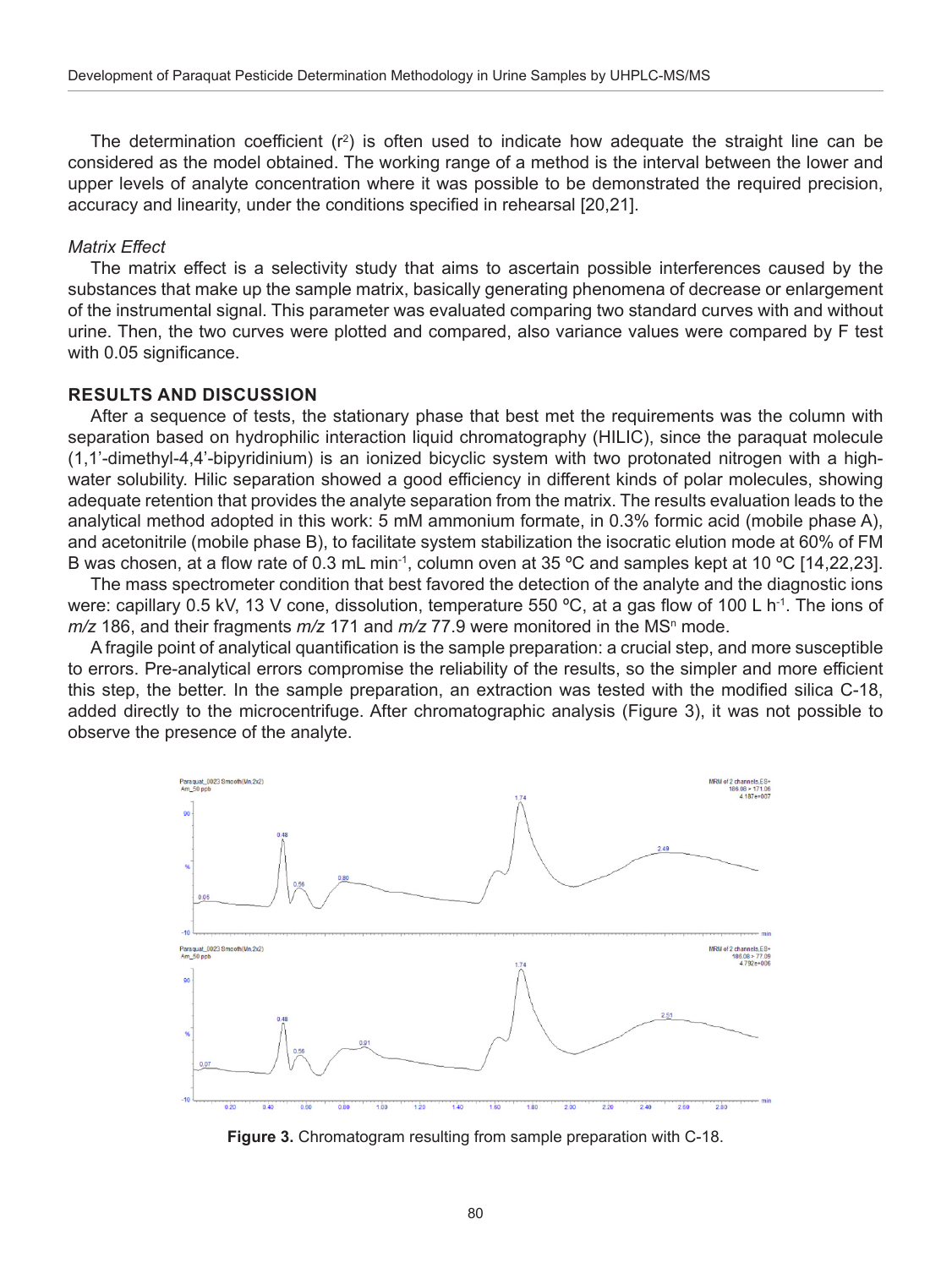The choice of sorbent C18 in sample preparation was based on reviews in the literature. In environmental analysis, particularly in the isolation and pre-concentration of pesticides in water, non-selective hydrophobic sorbents, such as C18, are the most used. These phases can differentiate and isolate the analyte of interest from the interfering compounds present in the sample, and it is common to remove non-polar interfering compounds in the matrix before chromatographic analysis. According to Carvalho et al. (2008) the most used sorbents in SPE for the extraction of pesticides in aqueous matrices are: C18, used in extraction of organochlorine insecticidal herbicides and in methods with different particle classes. Many studies used for fungicide and pesticide determinations already dissipate between 70 to 110% demonstrating the suitability of the C18 sorbent for these compounds, which makes it a good option in the extraction of interferers, but it was not applicable to this work [17,24–26].

In view of the obtained results, and still envisioning simplicity in this preparation step, it was decided to test the direct dilution of the sample and later centrifugation. The methanol has the capacity of precipitating urine protein content, and the chromatogram represented by Figure 4 shows the presence of the interested analyte. For evaluation of this preparation method, the recovery was calculated revealing almost 100% [18].

![](_page_5_Figure_3.jpeg)

Figure 4. Chromatogram of the sample preparation by centrifugation.

Selectivity was determined by comparing the chromatogram, after the injection of the diluent (methanol), mobile phases A and B, urine without the analyte, and urine with the analyte (illustrated by Figure 5). Note the absence of signs of the pesticide ions studied in the retention time of 1.14 minutes.

(A)

![](_page_5_Figure_6.jpeg)

**Figure 5.** (A) Chromatograms of the diluent; (B) mobile phase; (C) Urine without the analyte  $(D)$  urine with the standard  $(E)$ analyte in diluent.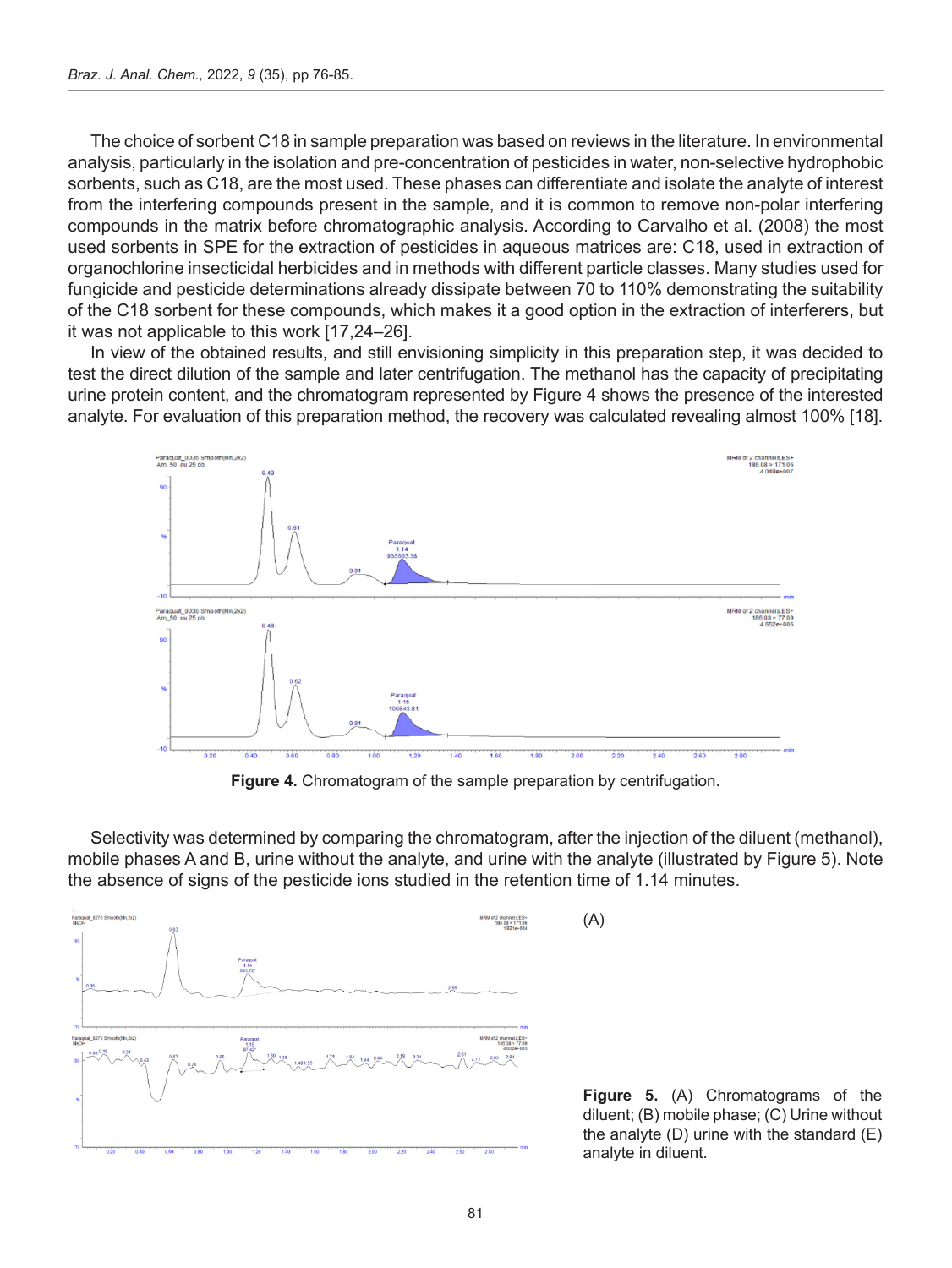![](_page_6_Figure_1.jpeg)

**Figure 5 continuation.** (A) Chromatograms of the diluent; (B) mobile phase; (C) Urine without the analyte (D) urine with the standard (E) analyte in diluent.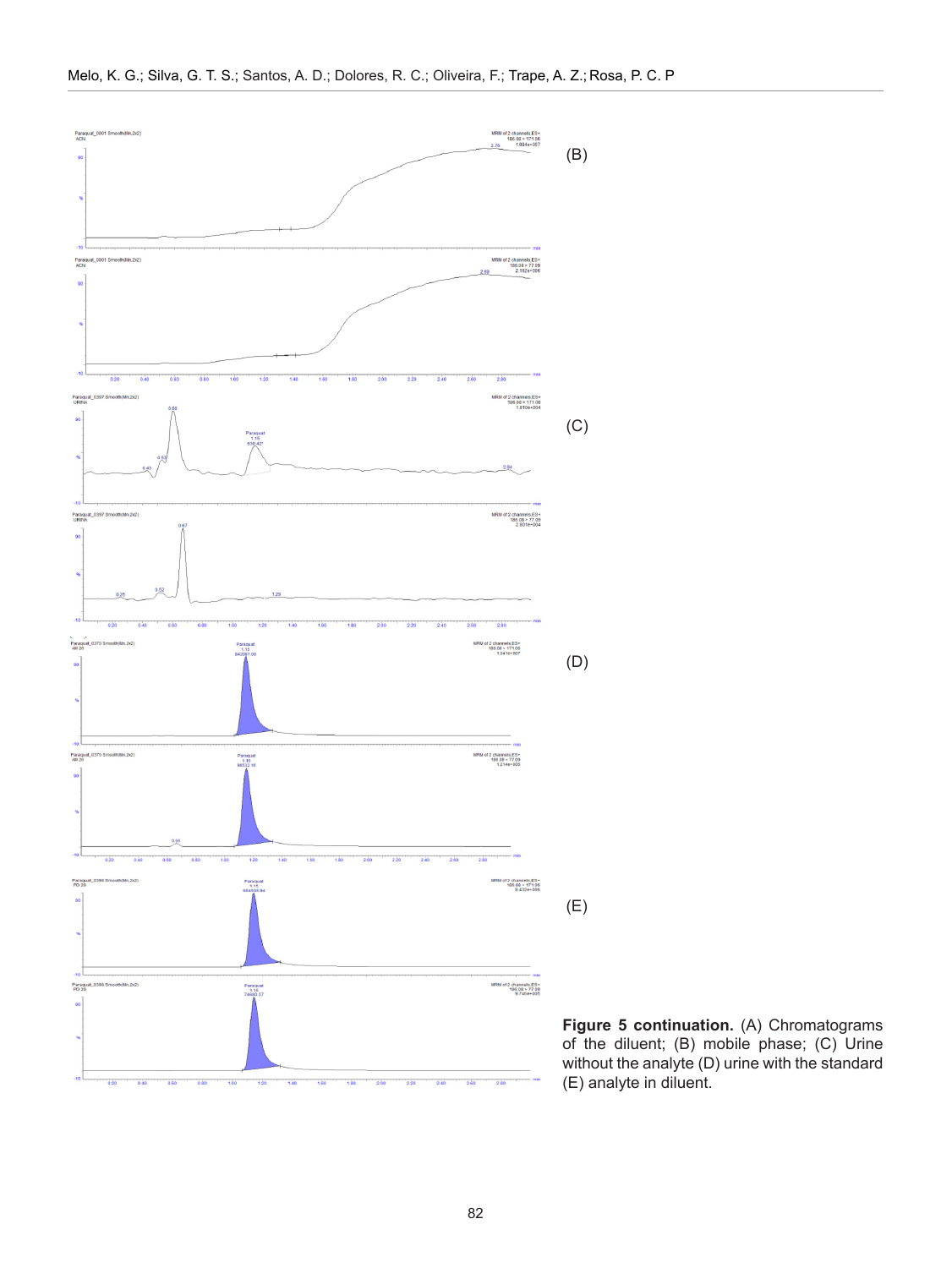The Figure 6 (A) shows the calibration curve of the analyte studied in the diluent (methanol). It is observed that the method developed was linear with a determination coefficient of 0.99, thus confirming the linearity of the method. In the standardized residuals analysis (Figure 6 B), it reveals that the data obtained shows independence and randomness.

The matrix effect is an important analysis to be performed, specially to attest the sample preparation, the possible sources of potential errors in the chromatographic response need to be verified. In addition, the matrix effect allows it to generate recoveries above 100% of the studied analyte, leading to mistakes and still determine possible changes during the ionization process such as ion suppression, low response of the studied analyte, and other interferences [10].

The analysis of this effect through the mass spectrometer showed that there were no interferences that influenced the analysis of paraquat in urine samples. For this, an analytical curve was performed on the matrix (urine) (Figure 6A). The analysis interval was linear, obtaining a coefficient of determination of 0.99. Furthermore, in the standardized residual analysis (Figure 6C), it also showed that the data obtained were independence and randomness. Comparing the curves obtained in the matrix and in the solvent, it was possible to perform the F test ( $q = 0.05$ ), revealing that the sample preparation minimized the effect of the matrix in the studied analytical range.

![](_page_7_Figure_4.jpeg)

**Figure 6.** (A) Paraquat analytical curve in urine (matrix), and in the diluent (without matrix). (B) Standardized Residual analysis of paraquat samples on diluent. (C) Residue analysis of paraquat samples in urine (matrix).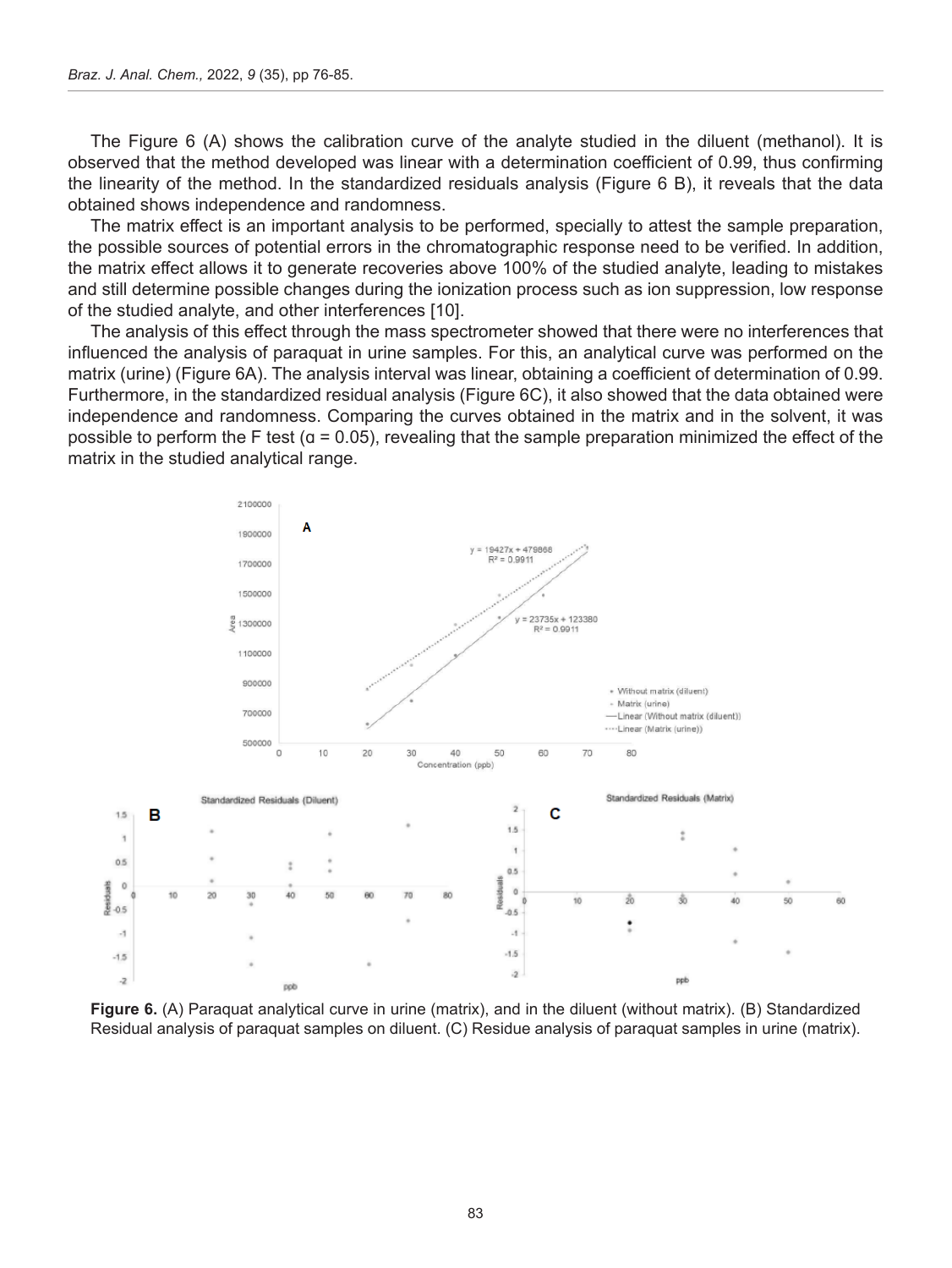## **CONCLUSIONS**

Based on the results obtained, it can be concluded that the direct dilution and centrifugation to prepare the sample makes the paraquat detection possible. This strategy minimized the matrix influence. The chromatographic elution using HILIC column was possible, and it demonstrated to be able of quantifying paraquat in urine samples using UHPLC-MS/MS.

## **Conflicts of interest**

The authors declare no conflict of interest.

## **Acknowledgements**

The authors would like to thank INPES, which supplied the standards and main reagents, and the CAEPETOX laboratory of the Synvia group for having provided part of the laboratory, as well as reagents and equipment for carrying out the experiments. CAPES for Karolyne's and Gabriela's scholarship; FAEPEX-UNICAMP for the financial support to develop this project.

# **REFERENCES**

- 1. Braibante, M. E. F.; Zappe, A. J. *Quim. Nova Esc*., **2012**, *34* (1), pp 10–15.
- 2. Stachniuk, A.; Fornal, E. *Food Anal. Meth.*, **2016**, *9*, pp 1654–1665 (https://doi.org/10.1007/s12161- 015-0342-0).
- 3. Rigotto, R. M.; Vasconcelos, D. P.; Rocha, M. M. *Cadernos de Saúde Pública*, **2014**, *30* (7), pp 1360– 1362 (https://doi.org/10.1590/0102-311XPE020714).
- 4. Andreu, V.; Picó, Y. *Anal. Bioanal. Chem.*, **2012**, *404*, pp 2659-2681 (https://doi.org/10.1007/s00216- 012-6331-x).
- 5. Valadares, A.; Alves, F.; Galiza, M. *O Crescimento do Uso de Agrotóxicos: uma Análise Descritiva dos Resultados de Censo Agropecuário*, **2017**. Instituto de Pesquisa Aplicada (Ipea). Available at: [https://](https://www.ipea.gov.br/portal/index.php?option=com_content&view=article&id=35512) [www.ipea.gov.br/portal/index.php?option=com\\_content&view=article&id=35512](https://www.ipea.gov.br/portal/index.php?option=com_content&view=article&id=35512) [accessed March 2021].
- 6. Maglia, J. B.; Tarín, J. E. B. *Med. Clin.*, **2020**, *115* (14), pp 530–533 ([https://doi.org/10.1016/S0025-](https://doi.org/10.1016/S0025-7753(00)71615-0) [7753\(00\)71615-0\)](https://doi.org/10.1016/S0025-7753(00)71615-0).
- 7. Lanaro, R.; Costa, J. L.; Fernandes, L. C. R.; Resende, R. R.; Tavares, M. F. M. *J. Anal. Toxicol*., **2011**, *35* (5), pp 274–279 (https://doi.org/10.1093/anatox/35.5.274).
- 8. Chui, Y-C.; Poon, G.; Law, F. *Toxicol. Ind. Health., 1988 4* (2) pp 203–219 (https://doi. org/10.1177/074823378800400205)
- 9. Torrão, A. S.; Café-Mendes, C. C.; Real, C. C.; Hernandes, M. S.; Ferreira, A. F. B.; Santos, T. O.; Chaves-Kirsten, G. P.; Mazucanti, C. H. Y.; Ferro, E. S.; Scavone, C.; Britto, L. R. G. Revista Brasileira de Psiquiatria, **2012**, *34* (S2), pp 194–218 (https://doi.org/10.1016/j.rbp.2012.08.004).
- 10. Hou, L.; Zhang, C.; Wang, K.; Liu, X.; Wang, H.; Che, Y.; Sun, F.; Zhou, X.; Zhao, X.; Wang, Q. *Toxicology,* **2017**, *380*, pp 1–10 (https://doi.org/10.1016/j.tox.2017.02.009).
- 11. Spatola, M.; Wider, C. *Parkinsonism & Related Disorders*, **2014,** *20* (S1) pp S35–S38 ([https://doi.](https://doi.org/10.1016/S1353-8020(13)70011-7) [org/10.1016/S1353-8020\(13\)70011-7](https://doi.org/10.1016/S1353-8020(13)70011-7)).
- 12. Oshita, D.; Jardim, I. C. S. F. *Quim. Nova*, **2015**, *38* (10), pp 1273-1281 (https://doi.org/10.5935/0100- 4042.20150145).
- 13. Tsao, Y. C.; Lai, Y. C.; Liu, H. C.; Liu, R. H.; Lin, D. L. *J. Anal. Toxicol.,* **2016,** *40* (6), pp 427–436 (https:// doi.org/10.1093/jat/bkw042).
- 14. Francesquett, J. Z.; Rizzetti, T. M.; Cadaval, T. R. S.; Prestes, O. D.; Adaime, M. B.; Zanella, R. *J. Chrom. A*, **2019**, *1592*, pp 101–111 (https://doi.org/10.1016/j.chroma.2018.12.060).
- 15. Ruan, X. L.; Qiu, J. J.; Wu, C.; Huang, T.; Meng, R. B.; Lai, Y. Q. *J. Chrom. B*, **2014**, *965*, pp 85–90 (https://doi.org/10.1016/j.jchromb.2014.06.016)